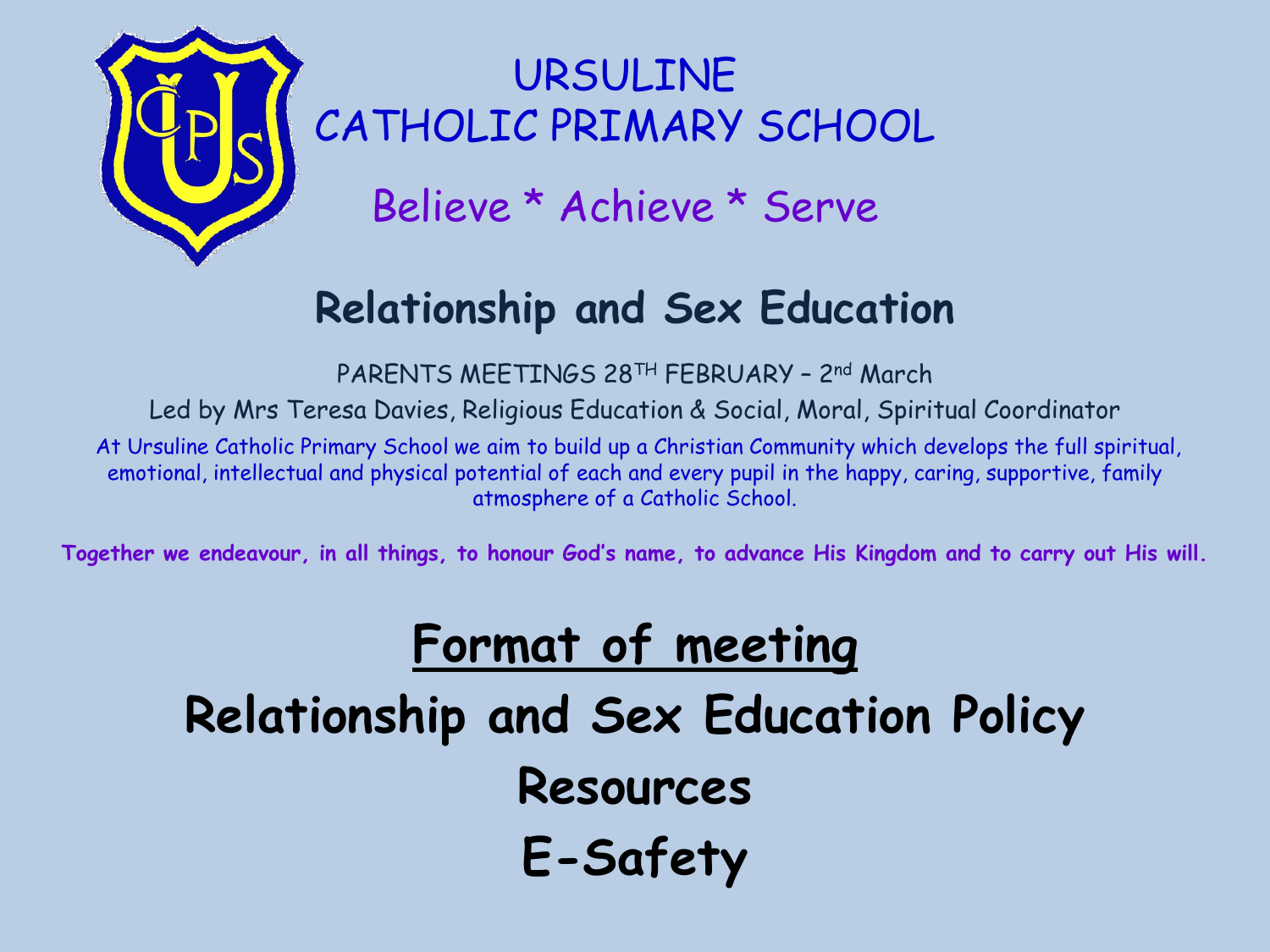

## **Relationship and Sex Education Policy**

We acknowledge that Personal, Social and Health Education (PSHE) and Citizenship, as well as Relationship and Sex Education (RSE), are all underpinned by a theology of relationship and are all encompassed in the title 'Relationships and Sex Education' (RSE)

*Our belief in the unique dignity of the human person as made in the image and likeness of God underpins the approach to all education in our school.* Our approach to relationship and sex education therefore is rooted in the Catholic Church's teaching of the human person and is presented positively and prudently.

Stemming from this vision of what it means to be human, we seek to educate the whole child:

*spiritually, intellectually, morally, emotionally, psychologically and physically towards our understanding of the Christian maturity.*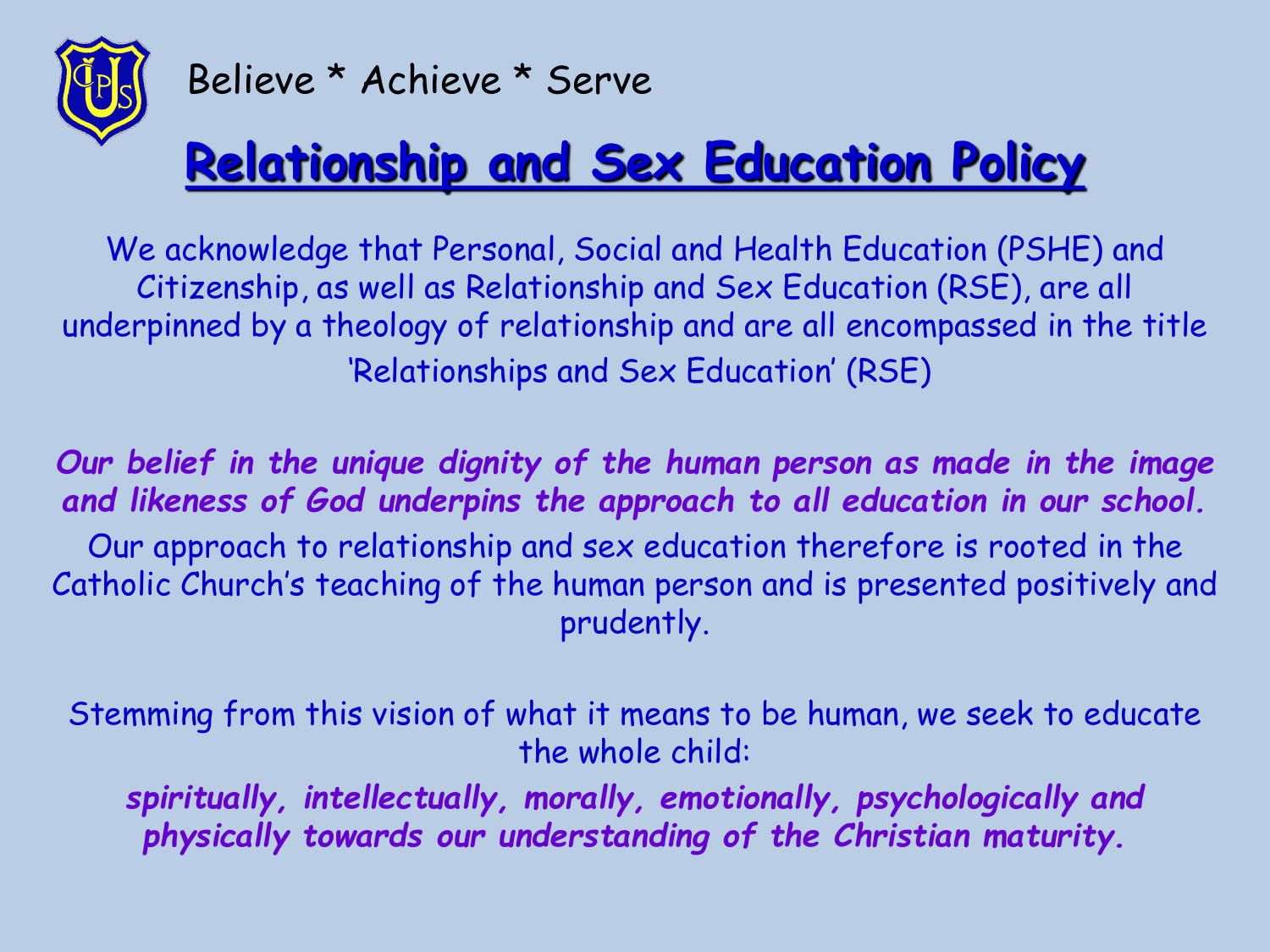

## Relationship and Sex Education Policy

Continued

Following guidance from our own Bishop and Diocese, the Conference of Bishops of England and Wales and as advocated by the DFE, all relationship and sex education in our school will be firmly embedded in the PSHE framework as *it is concerned primarily with nurturing the human wholeness of our pupils*.

All relationship and sex education will be in accordance with the Church's moral teaching. It will emphasise the central importance of marriage and the family whilst acknowledging, in accordance with the Equality Act (2010), that all pupils have a fundamental right to have their life respected whatever household they come from. In light of this the school will provide support to help pupils deal with different sets of values.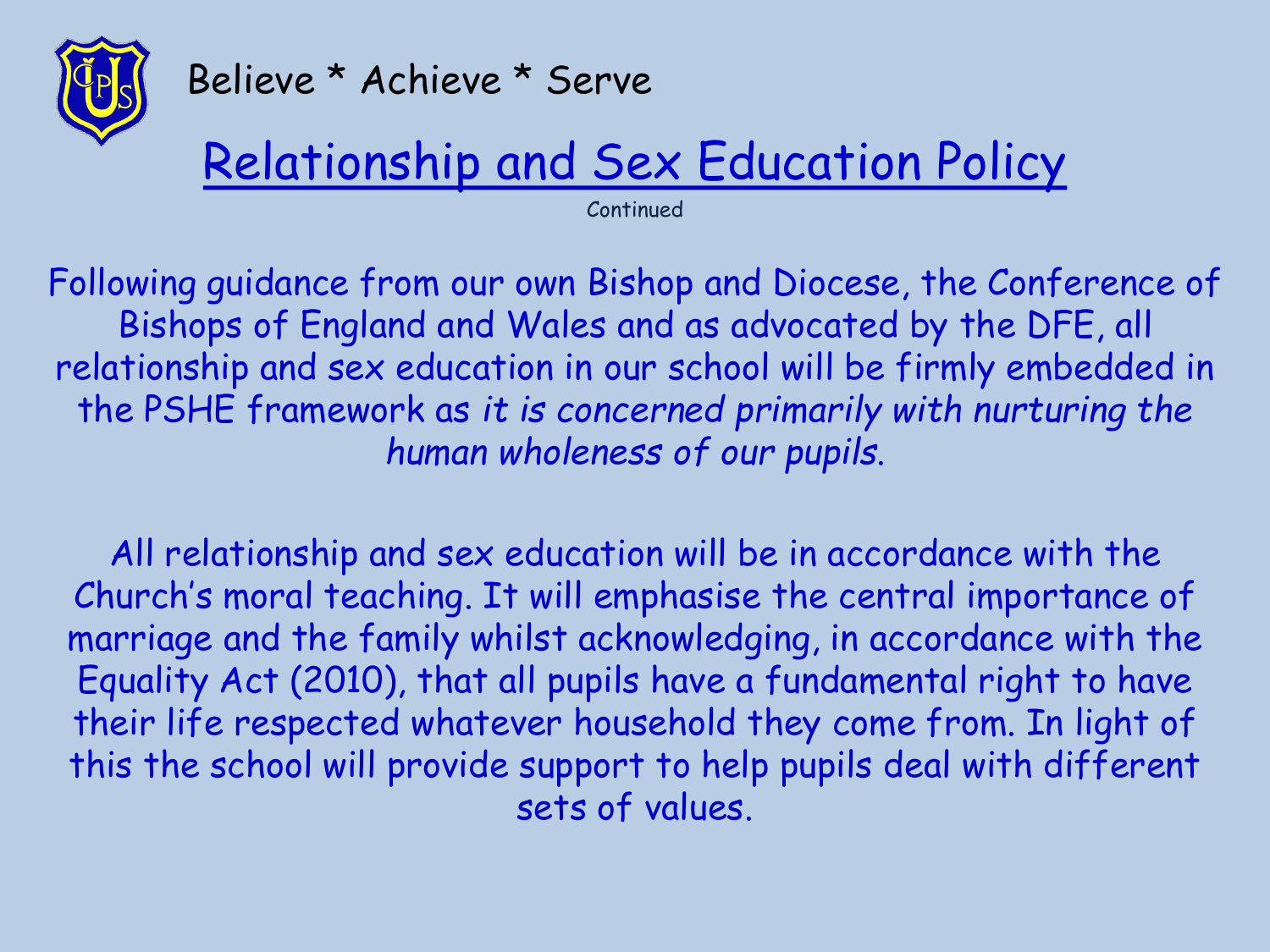

### Relationship and Sex Education Policy

Continued AIMS

- To encourage pupils' growth in self respect, acknowledging we are all created in the image and likeness of God.
- •To help pupils develop an understanding that love is the central basis of relationships.
- •To help pupils to understand the nature of relationships and to encourage them to reflect on their own relationships and respect differences between people.
- •To develop pupils' confidence in talking, listening and thinking about feelings and relationships.
- •To help pupils acquire the skills necessary to develop and sustain relationships.
- •To give sex education in the wider context of relationships.
- •To ensure that pupils protect themselves and ask for help and support when needed.
- •To ensure that pupils are prepared for puberty.
- •To help pupils to develop a healthier, safer lifestyle.
- •To prepare pupils to play an active role as citizens and to understand the Catholic vision of what it means to be citizens of the Kingdom/reign of God.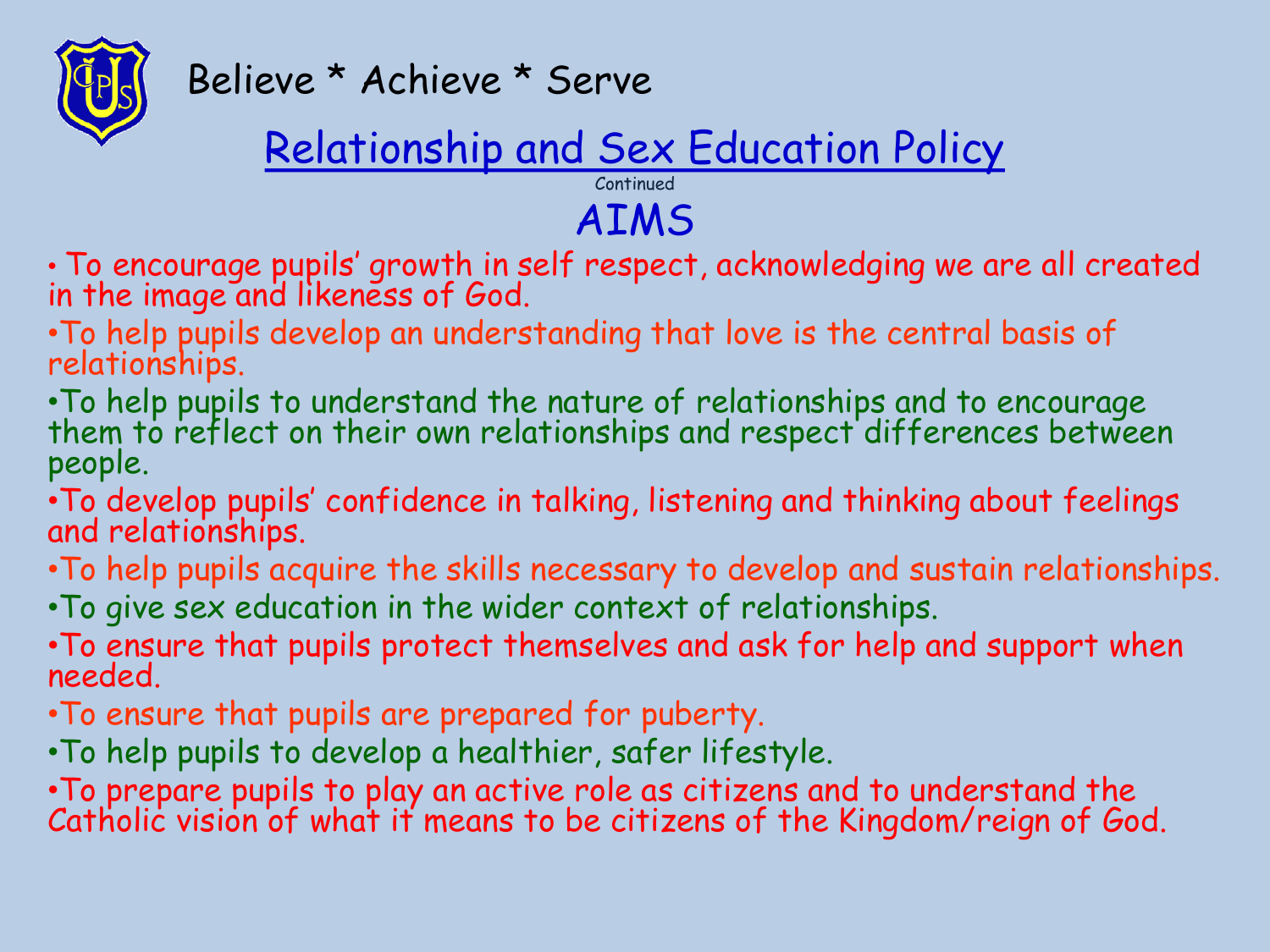

## Relationship and Sex Education Policy Continued

#### **Delivery**

RSE is taught through our life style in school and through the subjects of Religious Education, Science and by way of a cross-curricular, integrated approach.

All elements of PSHE and Citizenship, whilst non-statutory at Key Stage 1 and 2, are covered. Significant aspects of relationship and sex education remain part of the National Curriculum for Science. These will be taught to all pupils – parents are unable to withdraw pupils from such lessons.

#### **FOUNDATION & KEY STAGE 1 (age 5-7)**

- •That humans move, feed, grow, use their senses and reproduce
- •To name the main external parts of the body
- •That humans grow from babies into children and then into adults, and that adults can produce babies

•To recognise similarities and differences between themselves and other pupils **KEY STAGE 2 (age 7-11)**

•That life processes common to humans and all animals include nutrition, growth and reproduction

•The main stages of the human life cycle.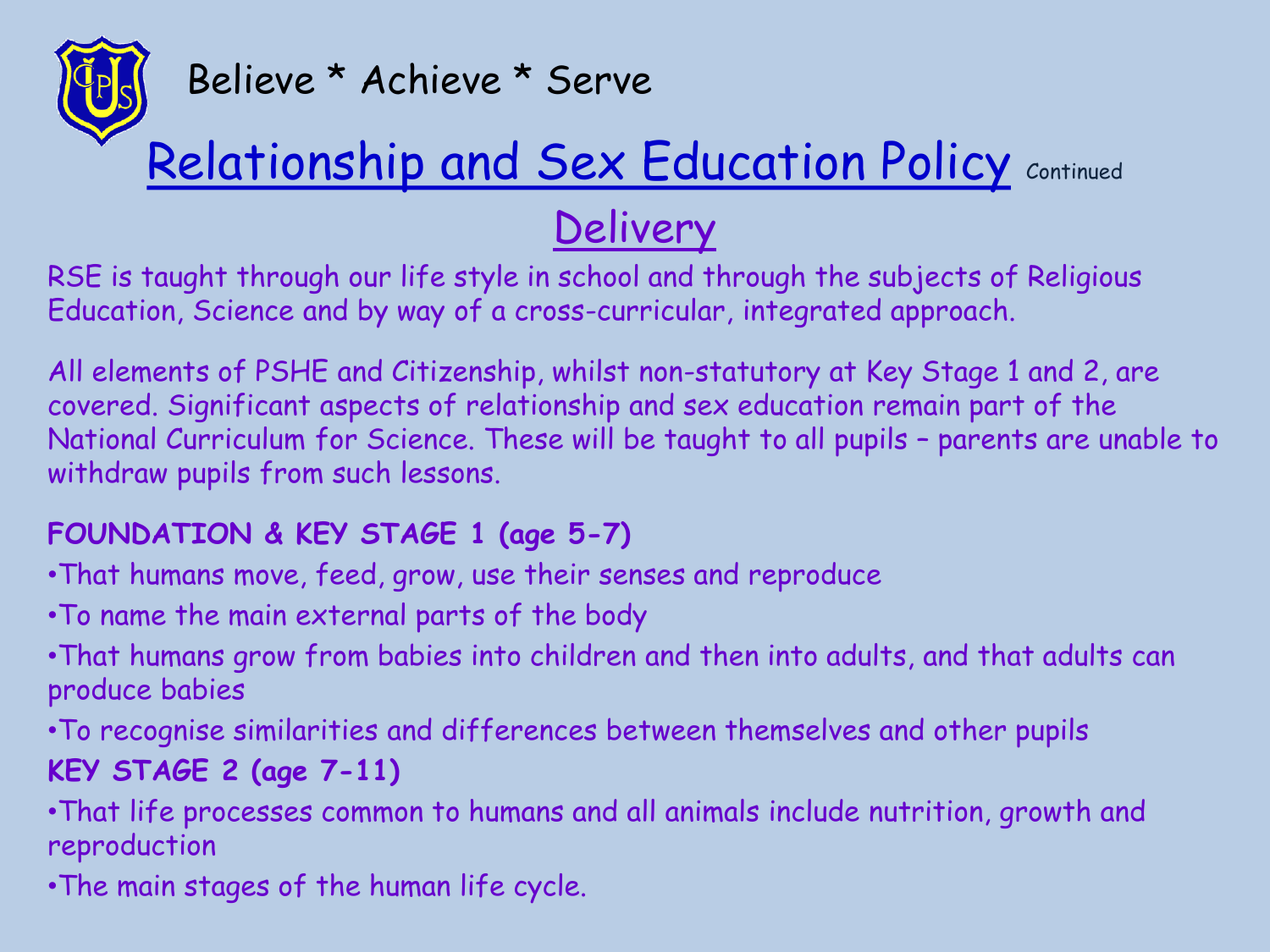

## Relationship and Sex Education Policy Continued **Delivery**

We acknowledge that every area of school life can potentially contribute to RSE as the school, of its very nature operates through positive human relationships. We recognise value and greatly appreciate the contribution made by all members of staff in deepening the quality of our Christian community.

Teachers will use their professional judgement when addressing issues in RSE. Careful consideration will be given to the wide and varied experience and backgrounds of the pupils in their care.

While we operate a whole school approach to Relationship and Sex Education, pupils in Year Five will learn about the emotional and physical changes of puberty.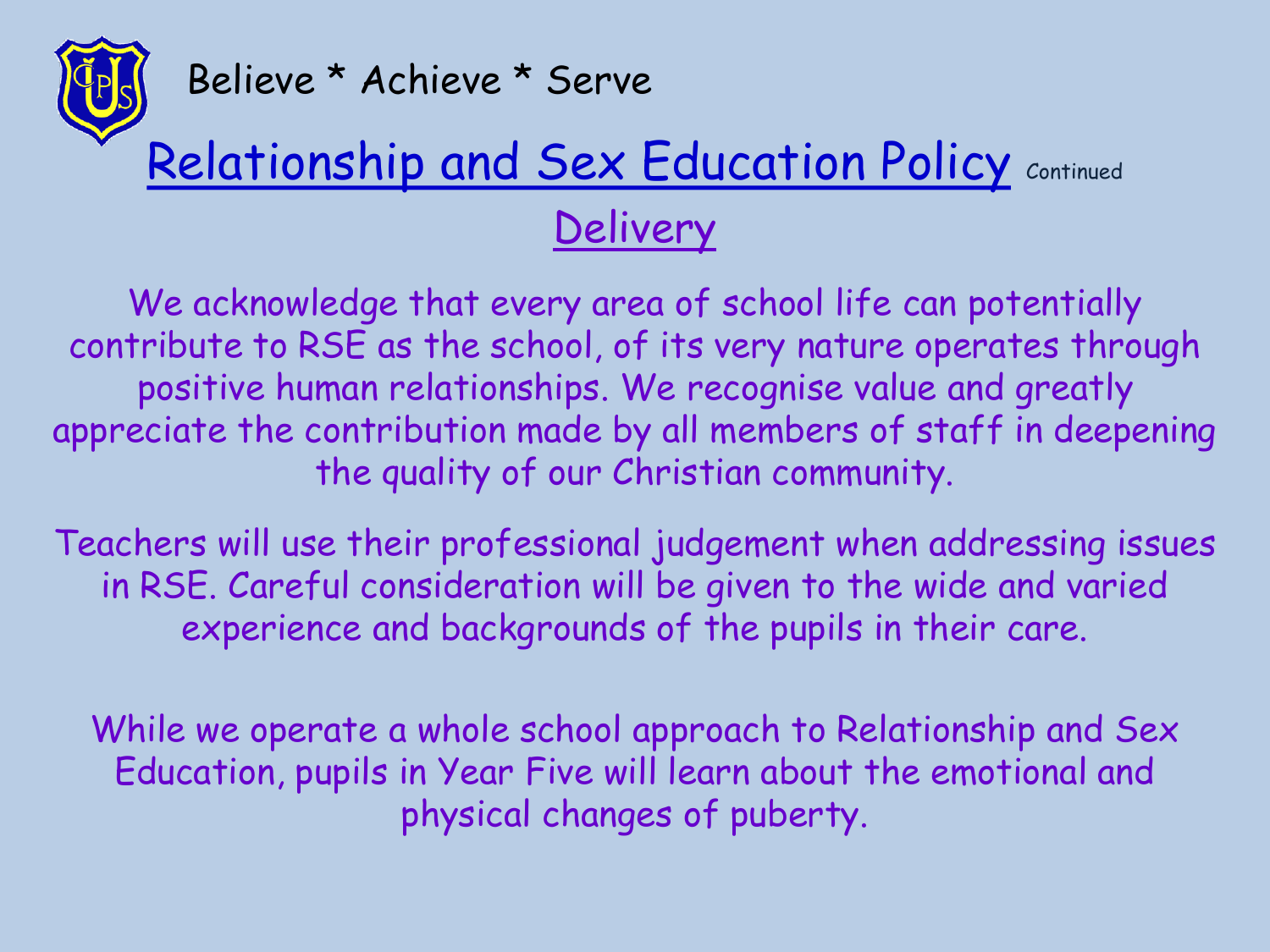

## Relationship and Sex Education Policy Continued

The role of Parents and Guardians

The Church has always recognised that it is the privilege and the responsibility of parents and guardians to educate and inform their children in all matters pertaining to personal growth and development particularly in the sensitive area of their moral education and sexual development The Church also recognises that many parents and guardians require help and support in this task from both schools and parishes.

The Governing body fully subscribes to the views expressed by the Bishops' conference and will always ensure that:

Parents and guardians are supported in their task

School works in partnership with parents, guardians and other stakeholders, sharing relevant information about the curriculum and its delivery.

#### Right of Withdrawal

It is our hope that parents and guardians would wish their children to be involved in the schools programme of relationship and sex education, following consultation regarding the school's approach. However, we recognise parents and guardians have the right to withdraw their children from such lessons (not included in National Curriculum Science) after discussion with the Headteacher.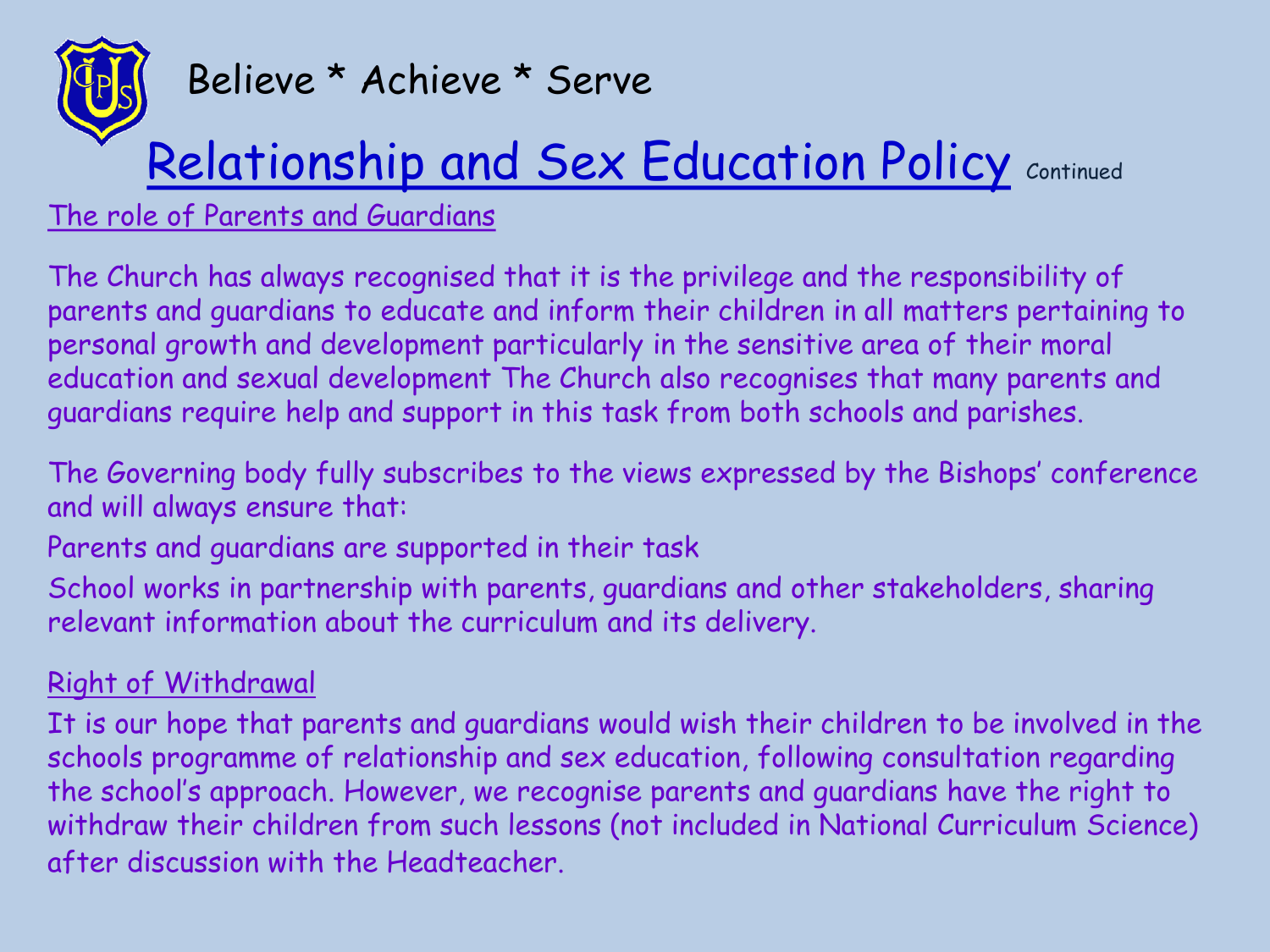

### Resources

Our Religious Education programme: 'Come and See' makes links to RSE throughout it's delivery – document on our website: Catholic Life of the **School** 

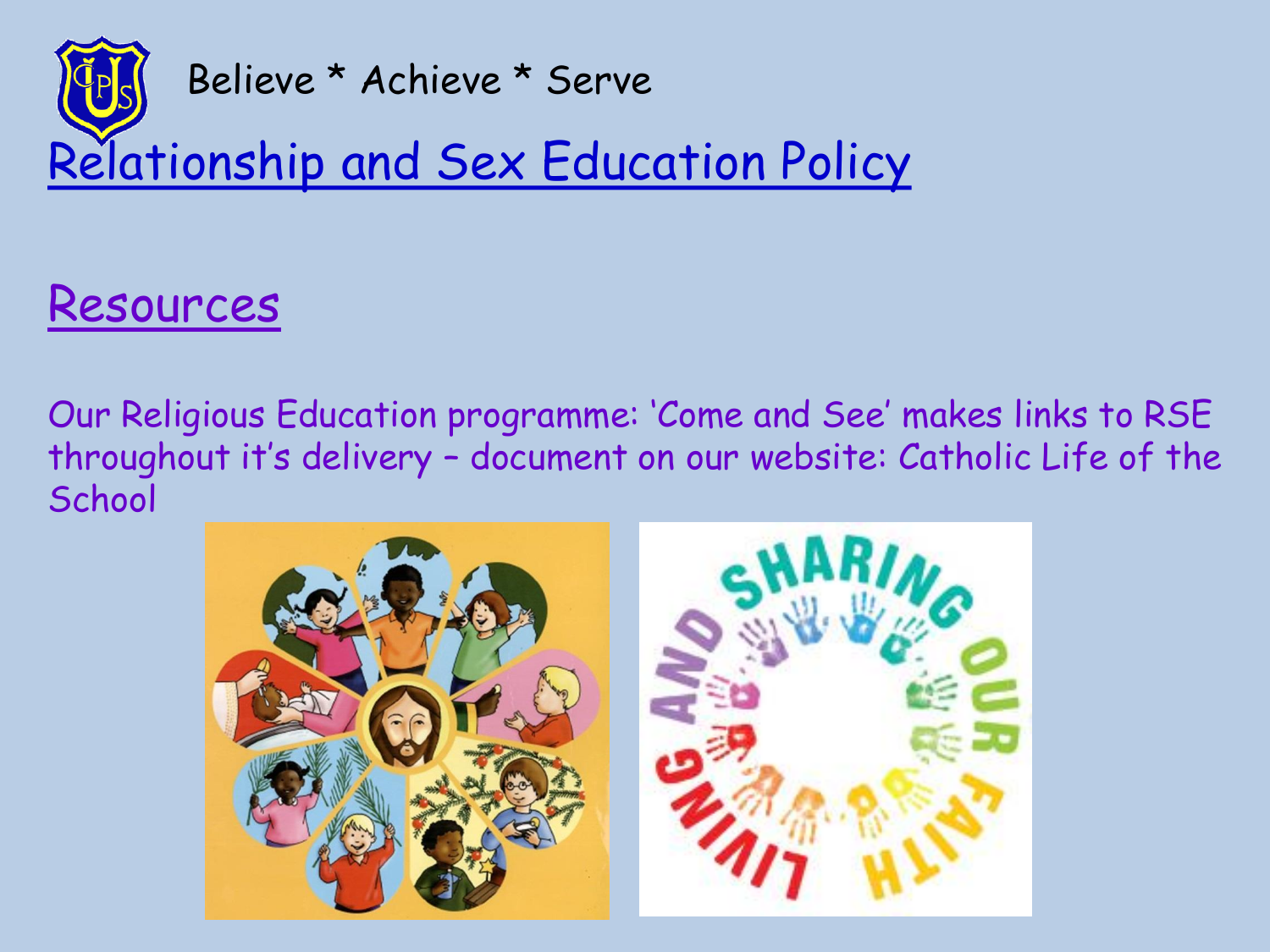

## Relationship and Sex Education Policy **Resources**

'A journey in love' by Sister Jude Groden

Recommended by The Archdiocese of Liverpool. It is a developmental programme for all children in their primary years and is delivered through a series of power points, following a common structure: **physical, social, emotional, intellectual and spiritual**.

| R: God loves us in |          |  |  |  |
|--------------------|----------|--|--|--|
| our uniqueness     |          |  |  |  |
| God                | Womb     |  |  |  |
| Unique             | Describe |  |  |  |
| Special            | Love     |  |  |  |
| <b>Eyes</b>        |          |  |  |  |
| Hair               |          |  |  |  |
| Hands              |          |  |  |  |
| Fingers            |          |  |  |  |
| Boy/Girl           |          |  |  |  |
| Name               |          |  |  |  |
| Family             |          |  |  |  |

| <b>Y1: We meet God's</b> |
|--------------------------|
| love in our family       |
| God                      |
| Special                  |
| Unique                   |
| Important                |
| Friend                   |
| Different                |
|                          |
|                          |

| <b>Y2: We meet God's</b> |  |
|--------------------------|--|
| love in the community    |  |
| God                      |  |
| Community                |  |
| Belonging                |  |
| Family                   |  |
| Father / Mother          |  |
| Carer / Guardian         |  |
| Feelings                 |  |
| Emotions                 |  |

**Y3: How we live in love** God Emotions Community Friends Belonging Changing Family Difference Father/Mother Carer / Guardian Feelings Lonely Alone Forgiving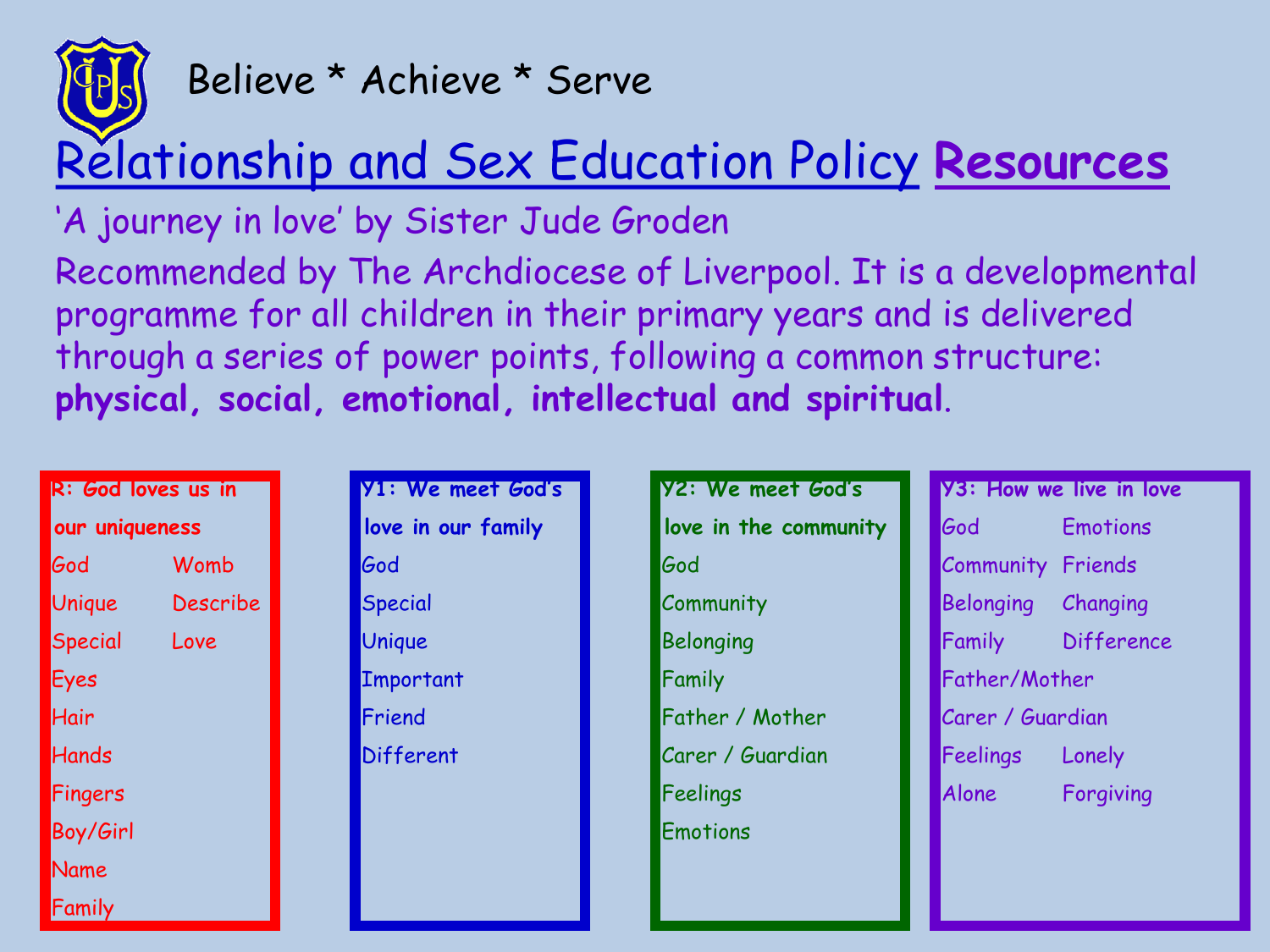

## Relationship and Sex Education Policy Resources

continued 'A journey in love' by Sister Jude Groden Recommended by The Archdiocese of Liverpool. It is a developmental programme for all children in their primary years and is delivered through a series of power points, following a common structure: physical, social, emotional, intellectual and spiritual.

| <b>Y4: God loves us in our</b> |             | <b>Y5: God loves</b> |  |
|--------------------------------|-------------|----------------------|--|
| differences                    |             | changing and         |  |
| God                            | Celebrate   | God                  |  |
| Gifts                          | Achievement | Sensitivity          |  |
| Talents                        | Sensitivity | Puberty              |  |
| <b>Difference</b>              | Respect     | Presence             |  |
| Development                    |             | Celebrate            |  |
| Change                         |             | External             |  |
| <b>Male &amp; Female</b>       |             | <b>Internal</b>      |  |
| Body parts                     |             | Change               |  |
| Conflict                       |             | Develop<br>Jν        |  |
| Appreciate                     |             |                      |  |

|                 | <b>Y5: God loves me in my</b> | У                       |
|-----------------|-------------------------------|-------------------------|
|                 | changing and development      | <b>CI</b>               |
| God             |                               | Ġ                       |
| Sensitivity     |                               | $\mathcal{C}$           |
| Puberty         |                               | A <sub>1</sub>          |
| Presence        |                               | S <sub>0</sub>          |
| Celebrate       |                               | F٥                      |
| External        |                               | Ú                       |
| <b>Internal</b> |                               | Fi                      |
| Change          |                               | $\overline{\mathsf{M}}$ |
| Develop         | Ovulation                     |                         |
|                 |                               |                         |

| <b>Y6: The wonder of God's love in</b> |  |  |
|----------------------------------------|--|--|
| creating new life                      |  |  |
|                                        |  |  |
|                                        |  |  |
| Dignity                                |  |  |
| <b>Intercourse</b>                     |  |  |
| Conceive                               |  |  |
| Cervix                                 |  |  |
| Relationship                           |  |  |
|                                        |  |  |
|                                        |  |  |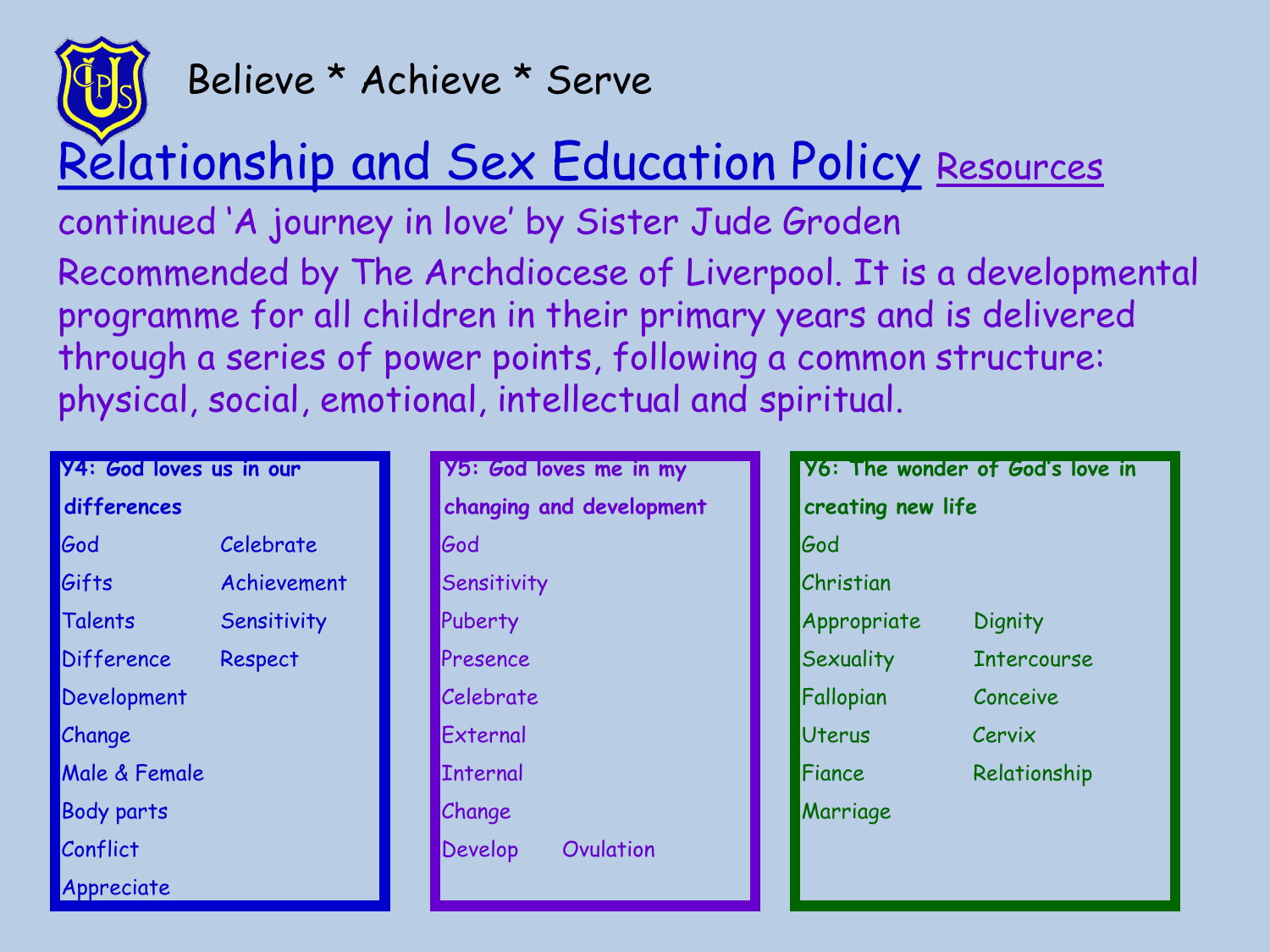

## Relationship and Sex Education Policy

Resources

'A journey in love' by Sister Jude Groden

View a selection of slides from Reception to Year 6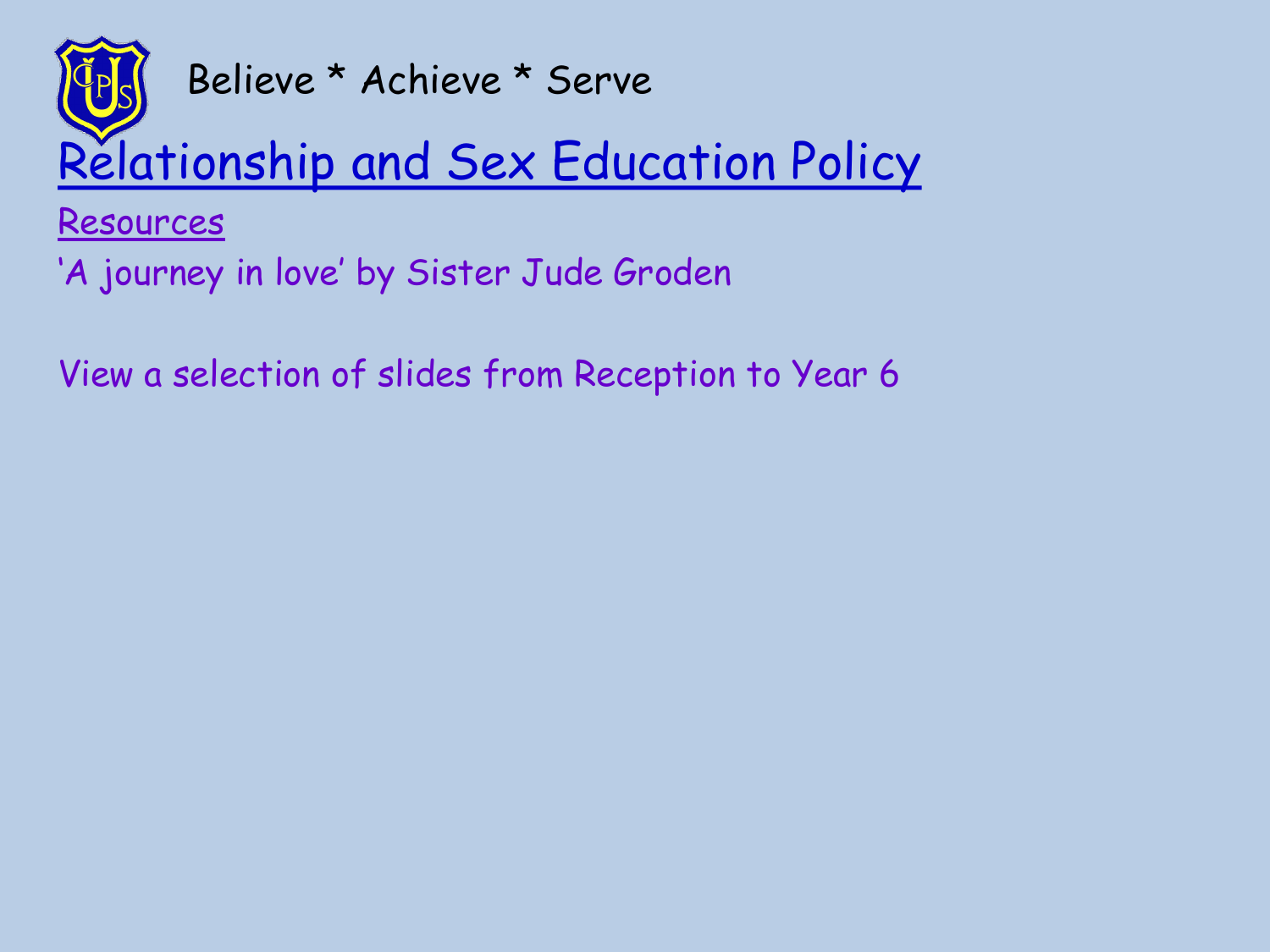



'No outsiders in our school: Teaching the Equality Act in Primary Schools' by Andrew Moffat

This programme delivers the objectives outlined in the Equality Act 2010, which promotes equality for all sections of our diverse British community and celebrates difference whether that be through race, gender, ability, sexual orientation, disability or age - the diversity of the unique dignity of the human person as made in the image and likeness of God.

The lessons are not one-off sessions, the ethos is part of our school.

The material is a series of children's books which focus on diversity as a whole.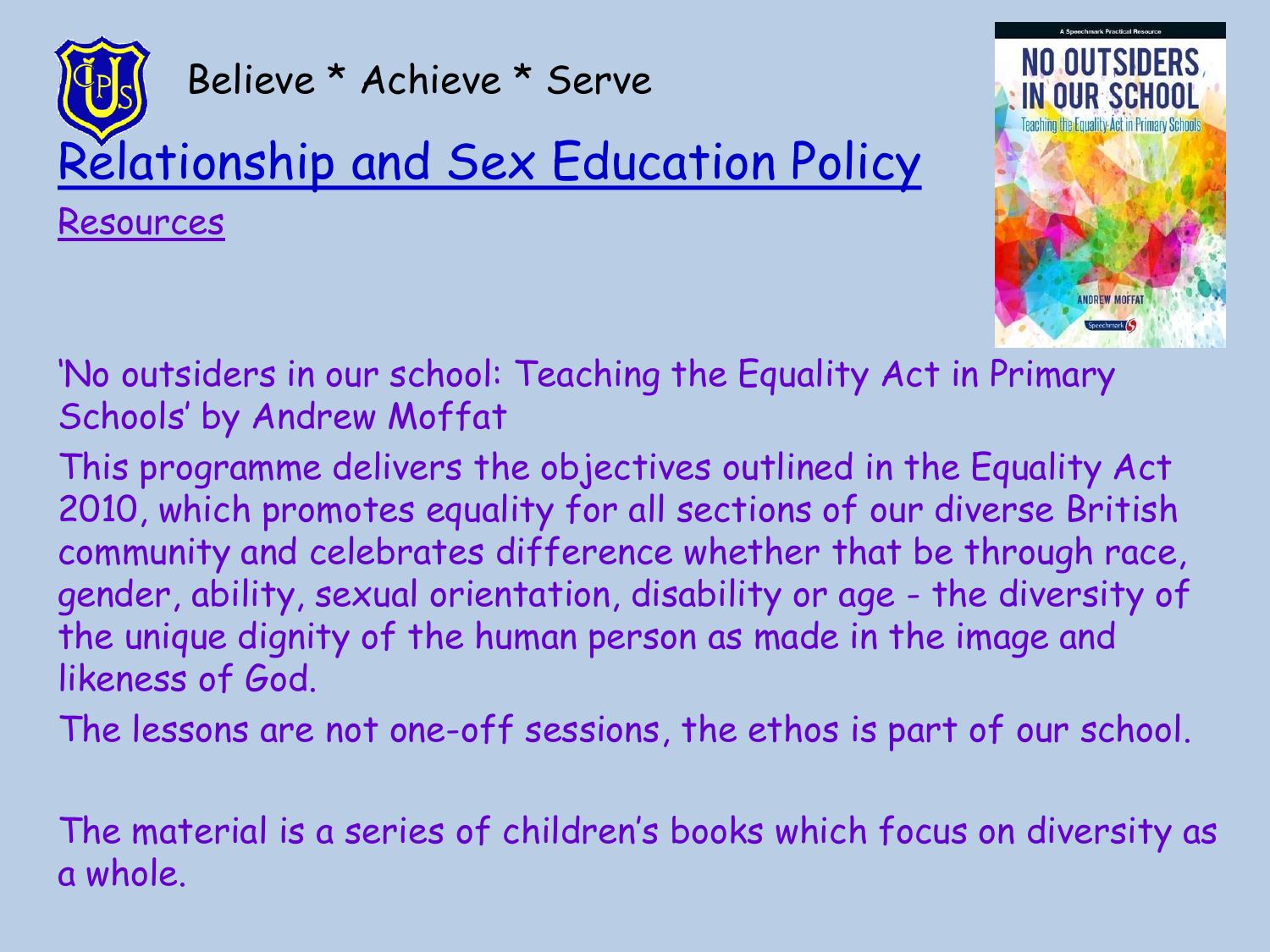

### Relationship and Sex Education Policy Resources: RECEPTION

You Choose: Nick Sharratt & Pippa Goodheart – To say what I think

**Red Rockets and Rainbow Jelly: Sue Heap & Nick Sharratt – To understand that it's okay to like different things**

Blue Chameleon: Emily Gravett – To make friends with someone different

The Family Book: Todd Parr – To understand that all families are different

**Mommy Mama and Me: Leslea Newman & Carol Thompson – To celebrate my family**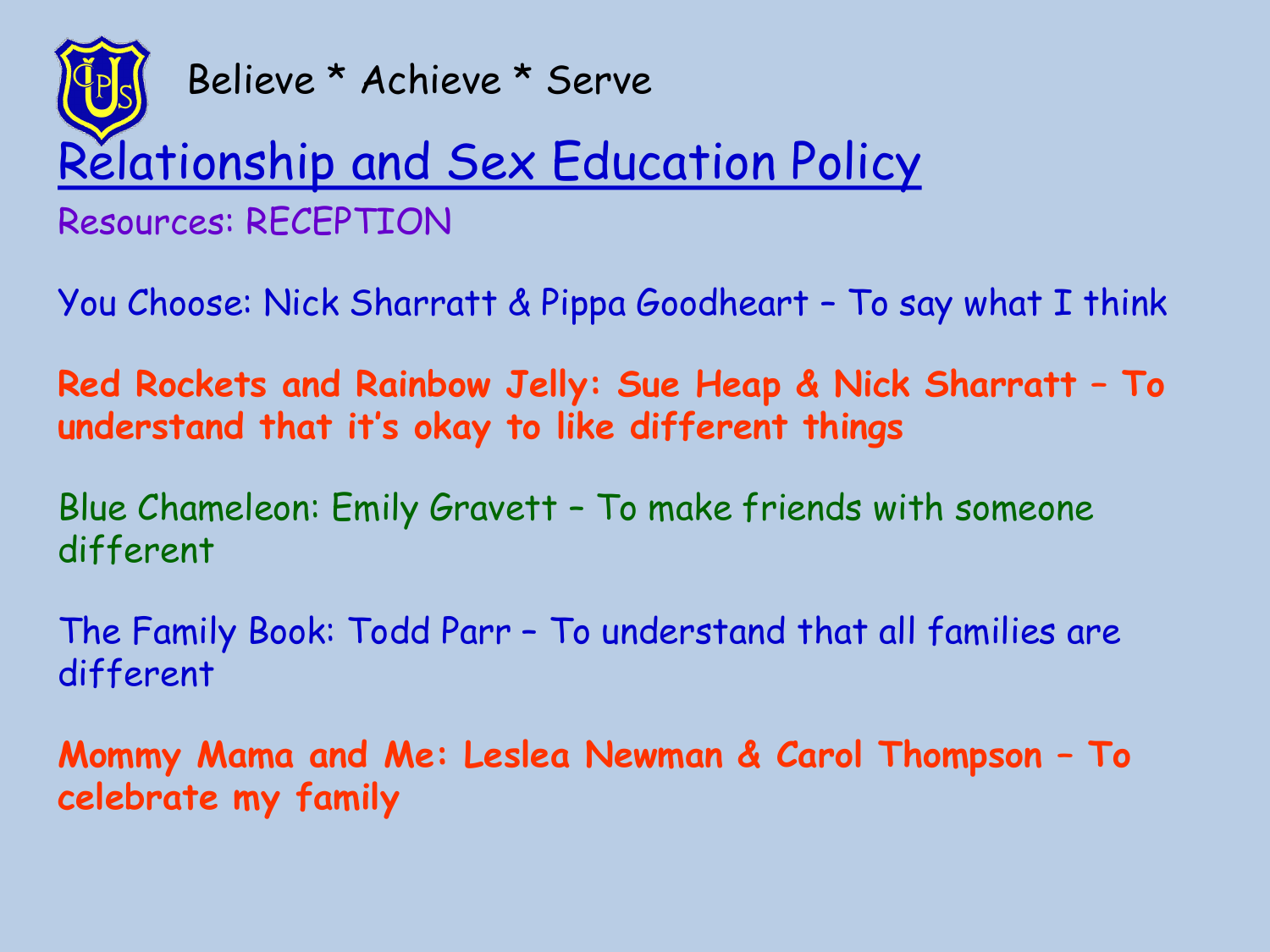

Relationship and Sex Education Policy

Resources: YEAR ONE

Elmer: David McKee – To like the way I am

**Ten Little Pirates: Mike Brownlow & Simon Rickerty – To play with boys and girls**

My Grandpa is Amazing: Nick Butterworth – To recognise that people are different ages

Max The Champion: Sean Stockdale, Alexandra Strick & Ros Asquith – To understand that our bodies work in different ways

**My World, Your World: Melanie Walsh – To understand that we share the world with lots of people**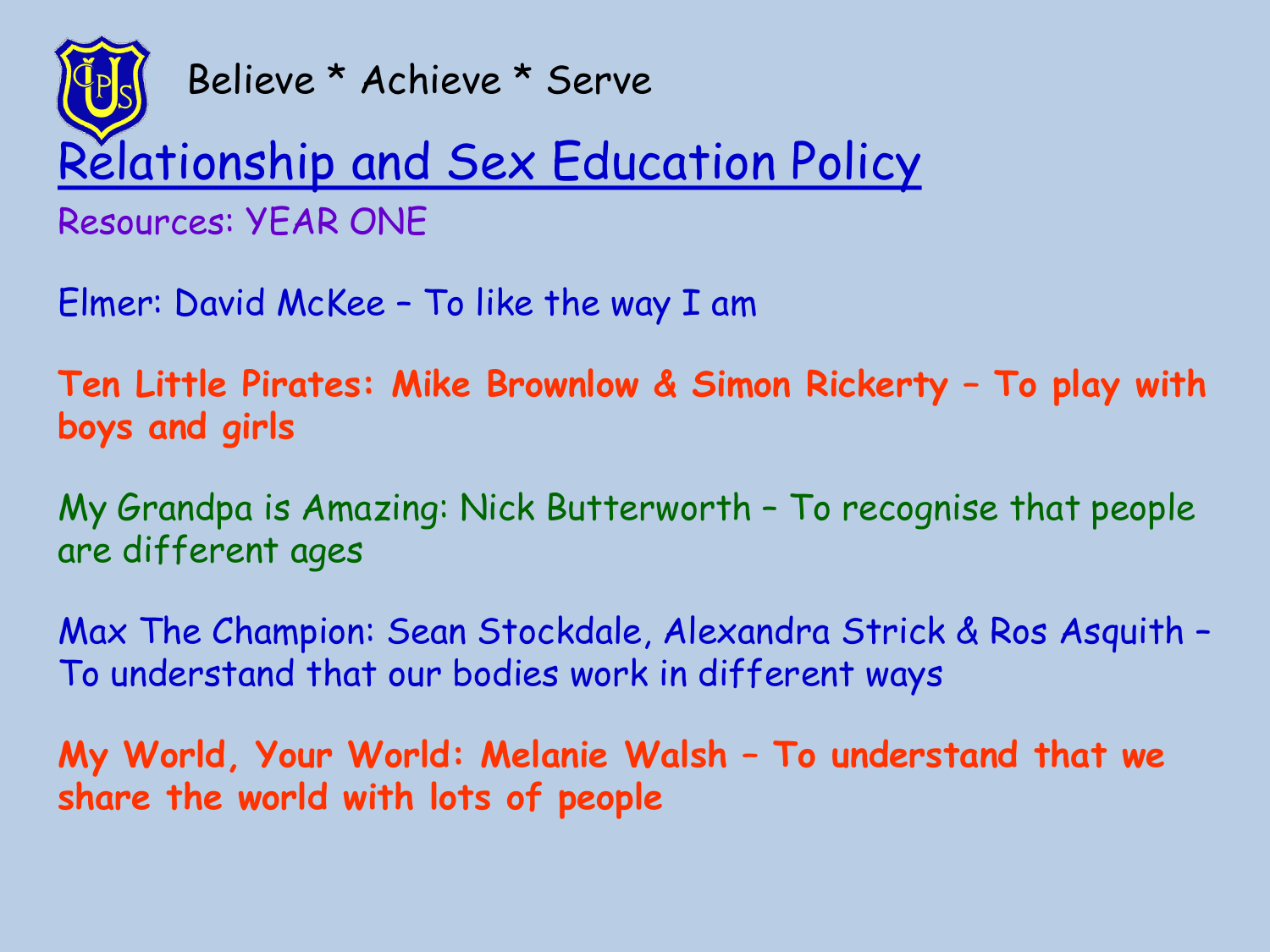

## Relationship and Sex Education Policy

Resources: YEAR TWO

The Great Big Book of Families: Mary Hoffman & Ros Asquith – To understand what diversity is

**The First Slodge: Jeanne Willis – To understand how we share the world**

The Odd Egg: Emily Gravett – To understand what makes someone feel proud

Just Because: Rebecca Elliot – To feel proud of being different

**Blown Away: Rob Biddulph – To be able to work with everyone in my class**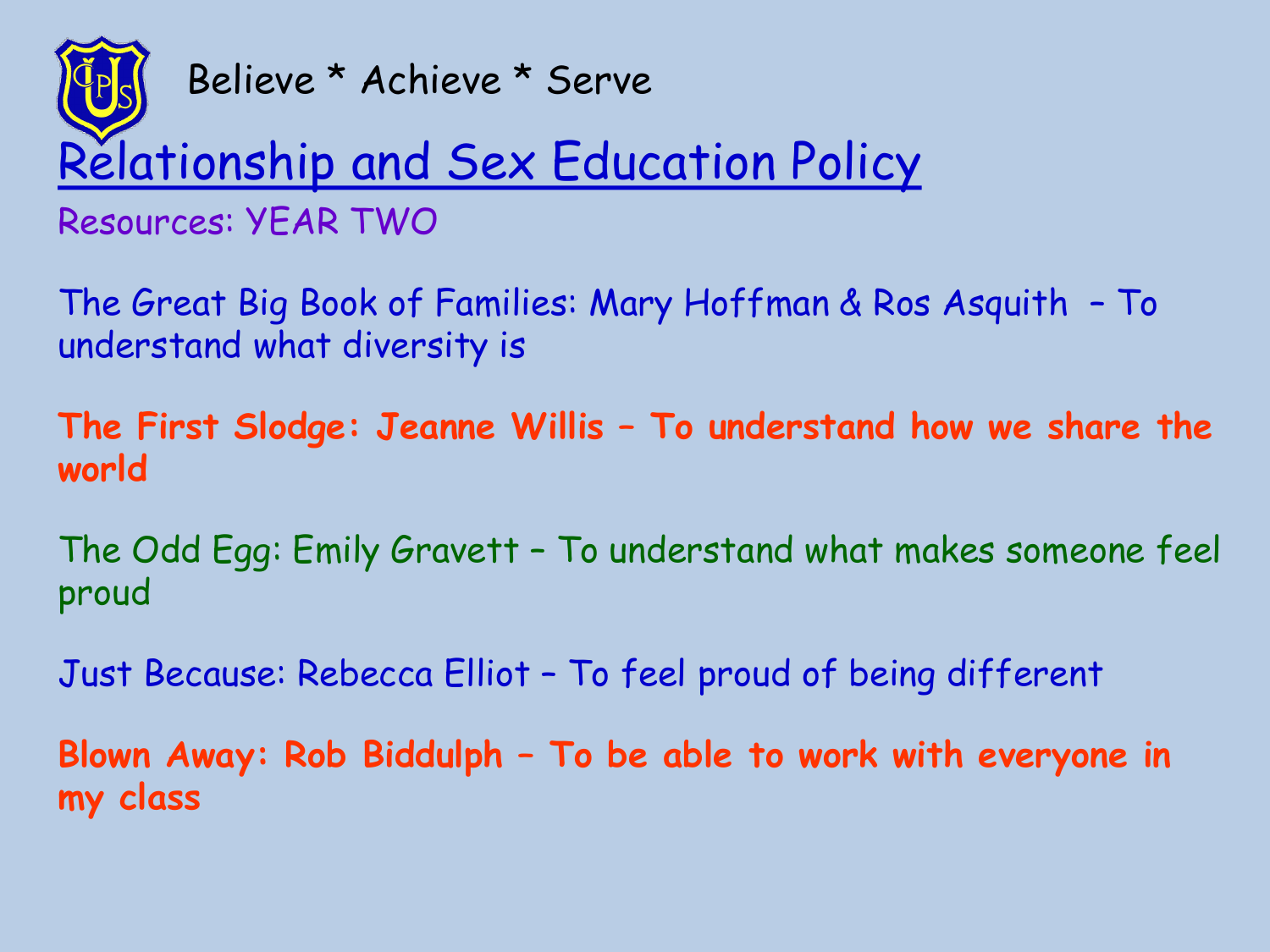

# Relationship and Sex Education Policy

Resources: YEAR THREE

Oliver: Birgitta Sif – To understand how difference can affect someone

**This is our house: Michael Rosen – To understand what 'discrimination' means**

Two monsters: David McKee – To find a solution to a problem

The Hueys in the New Jumper: Oliver Jeffers – Use strategies to help someone who feels different

**Beegu: Alexis Deacon – To be welcoming**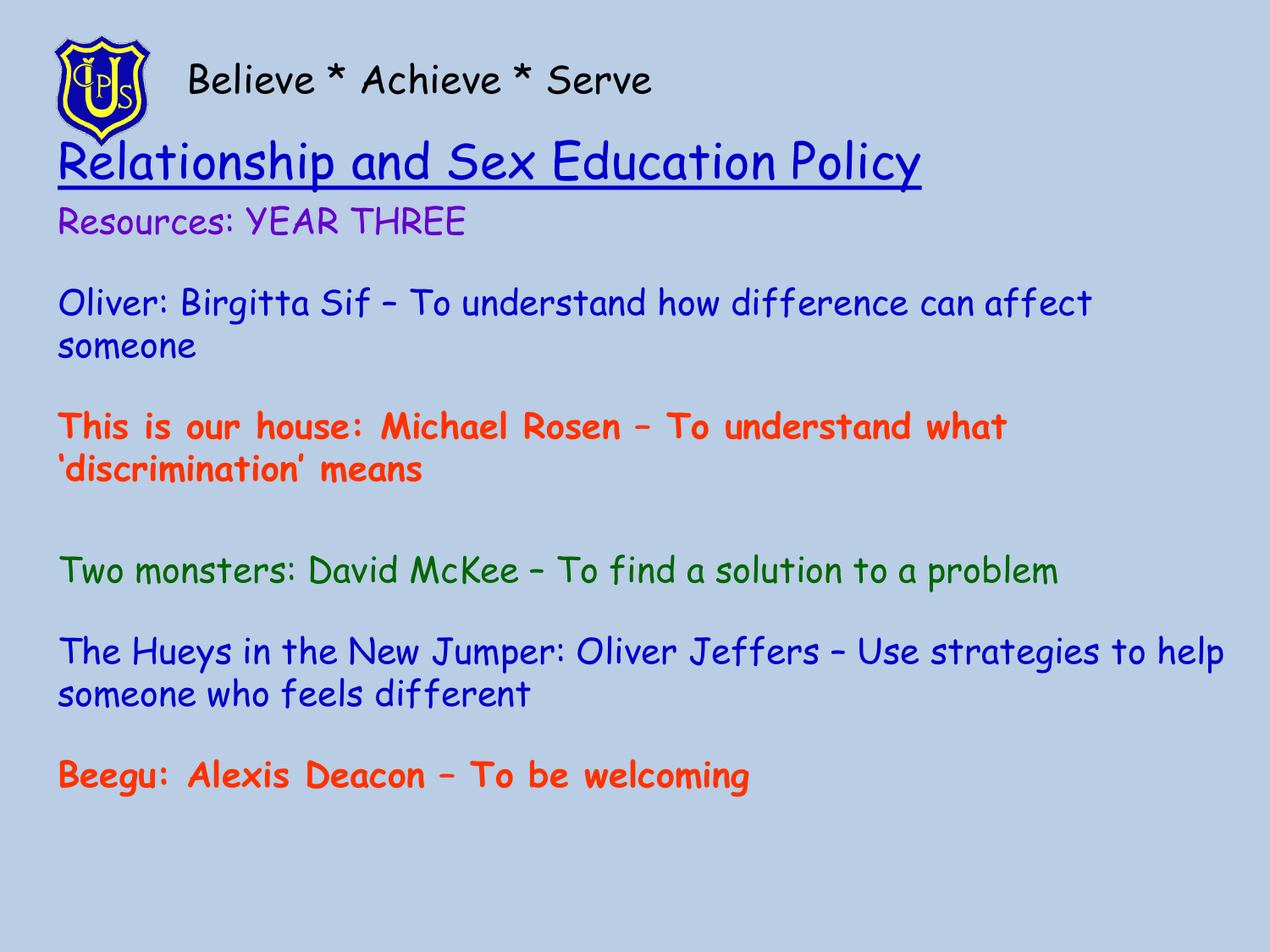

## Relationship and Sex Education Policy

Resources: YEAR FOUR

Dogs don't do ballet: Anna Kemp & Sara Ogilvie – To know when to be assertive

**King and King: Linda de Hann & Stern Nijland – To understand why people choose to get married**

The way back home: Oliver Jeffers – To overcome language as a barrier

The Flower: John Light – To ask questions

**Red: A Crayon's Story: Michael Hall – To be who you want to be**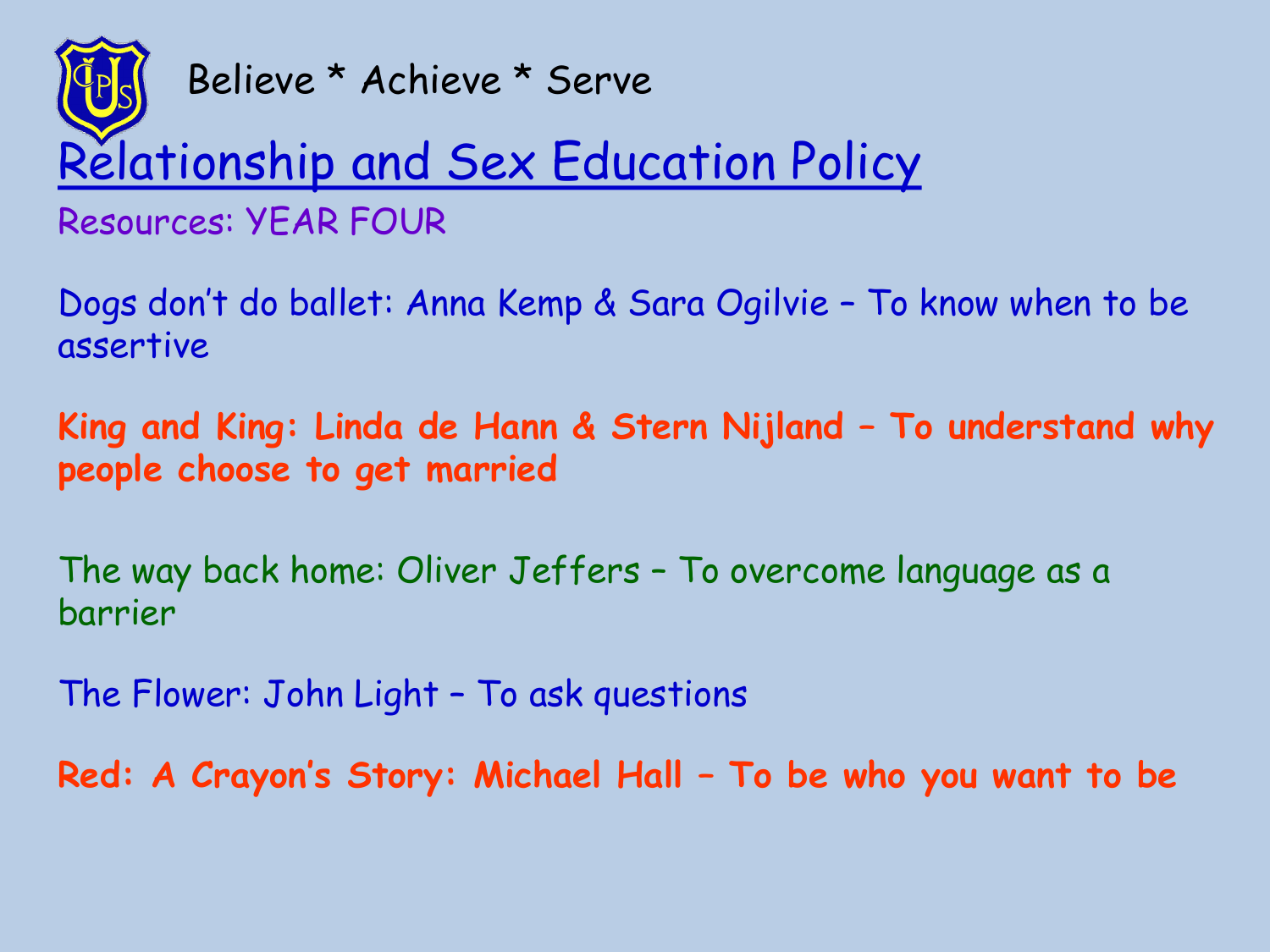

## Relationship and Sex Education Policy

Resources: YEAR FIVE

Where the poppies now grow: Hilary Robinson & Martin Impey – To learn from our past

**Rose Blanche: Ian McEwan & Roberto Innocenti – To justify my actions**

How to heal a broken wing: Bob Graham – To recognise when someone needs help

The artist who painted a blue horse: Eric Carle – To appreciate artistic freedom

**And Tango makes three: Justin Richardson & Peter Parnell – To accept people who are different from me**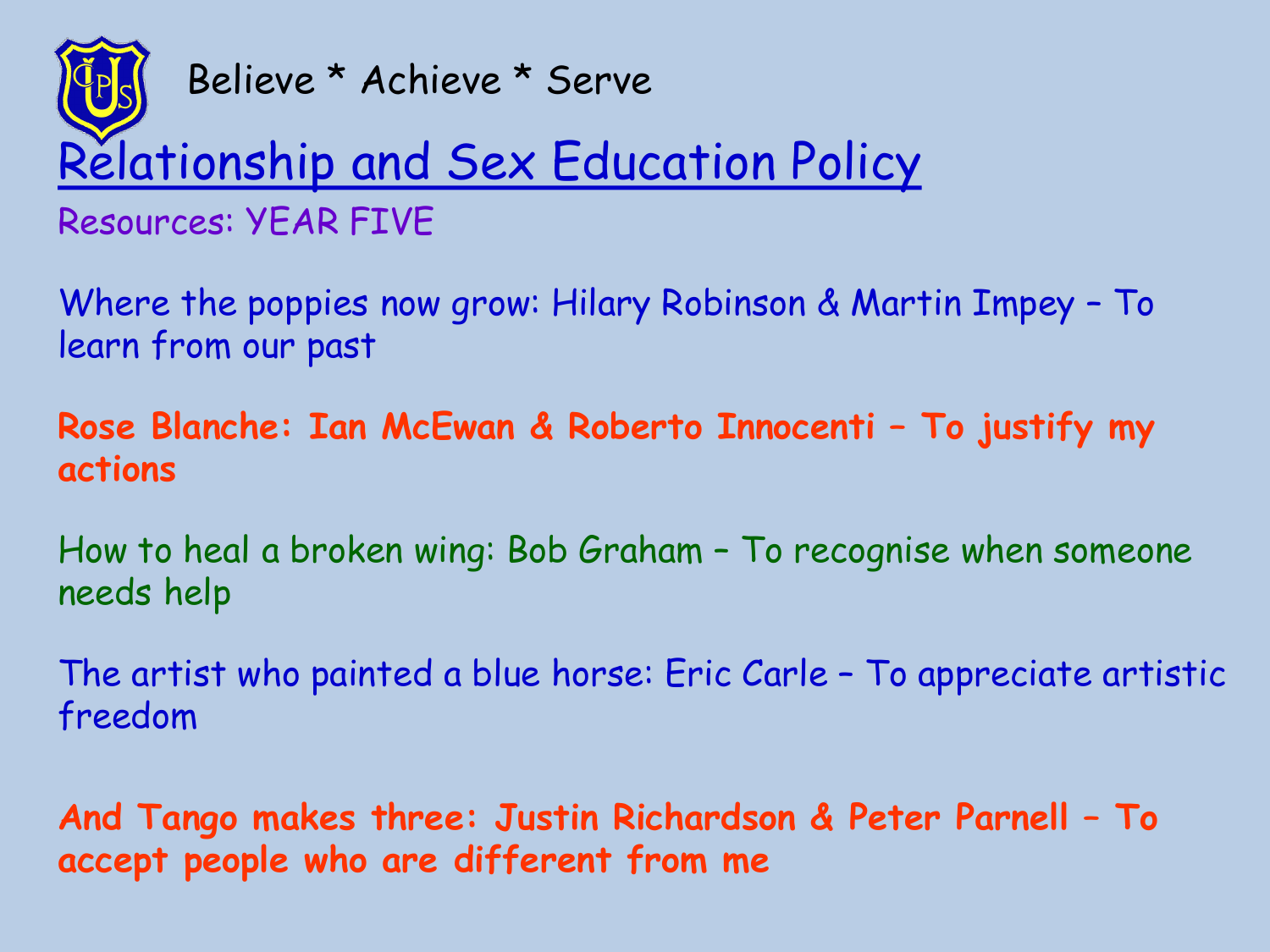

# Relationship and Sex Education Policy

Resources: YEAR SIX

My Princess Boy: Cheryl Kilodavis & Suzanne DeSimone – To promote diversity

**The Whisperer: Nick Butterworth – To stand up to discrimination**

The Island: Armin Greder – To challenge the causes of racism

Love you forever: Robert Munsch – To consider how my life may change as I grow up

**Dreams of Freedom: Amnesty International – To my freedom**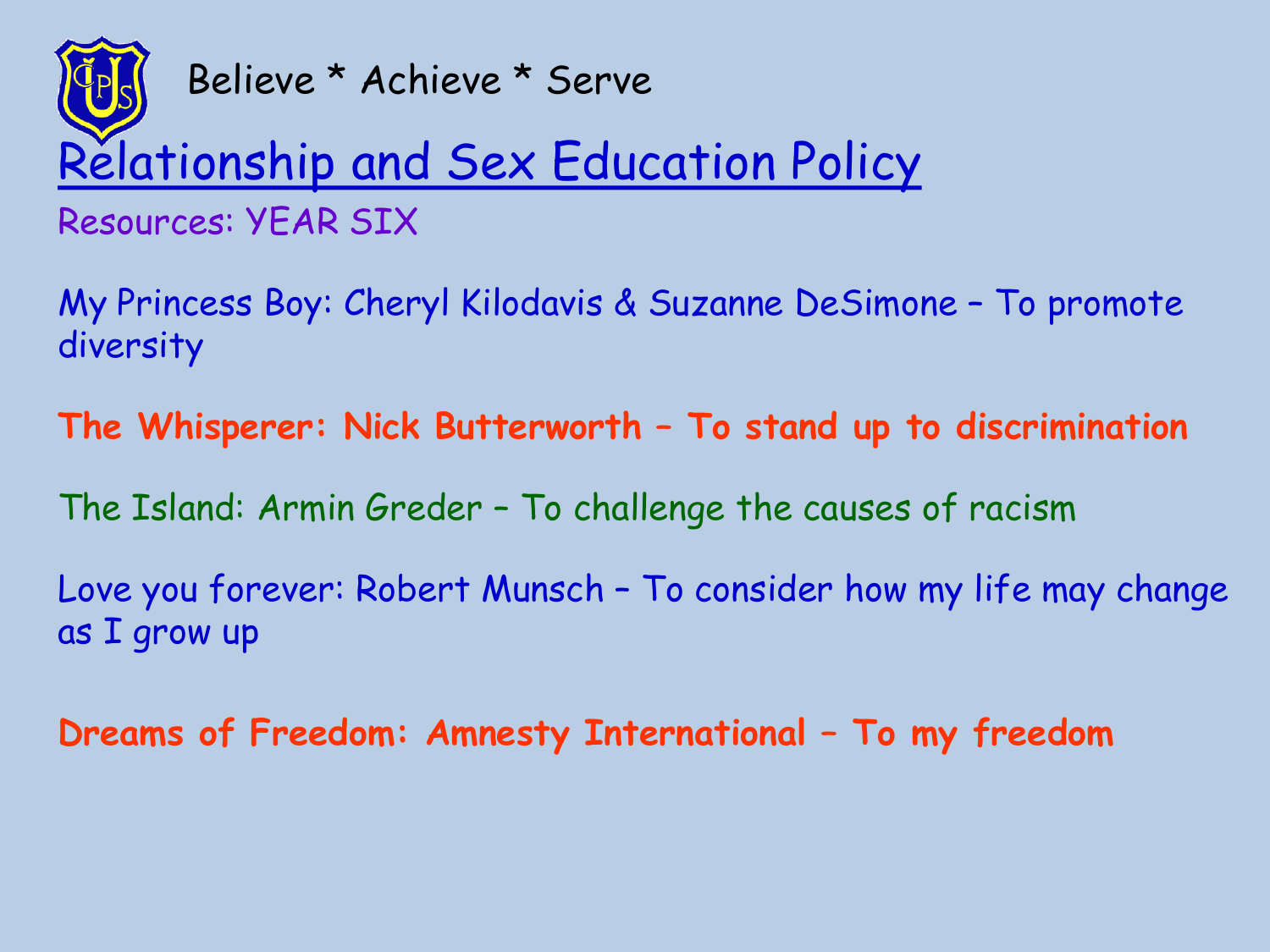

Resources

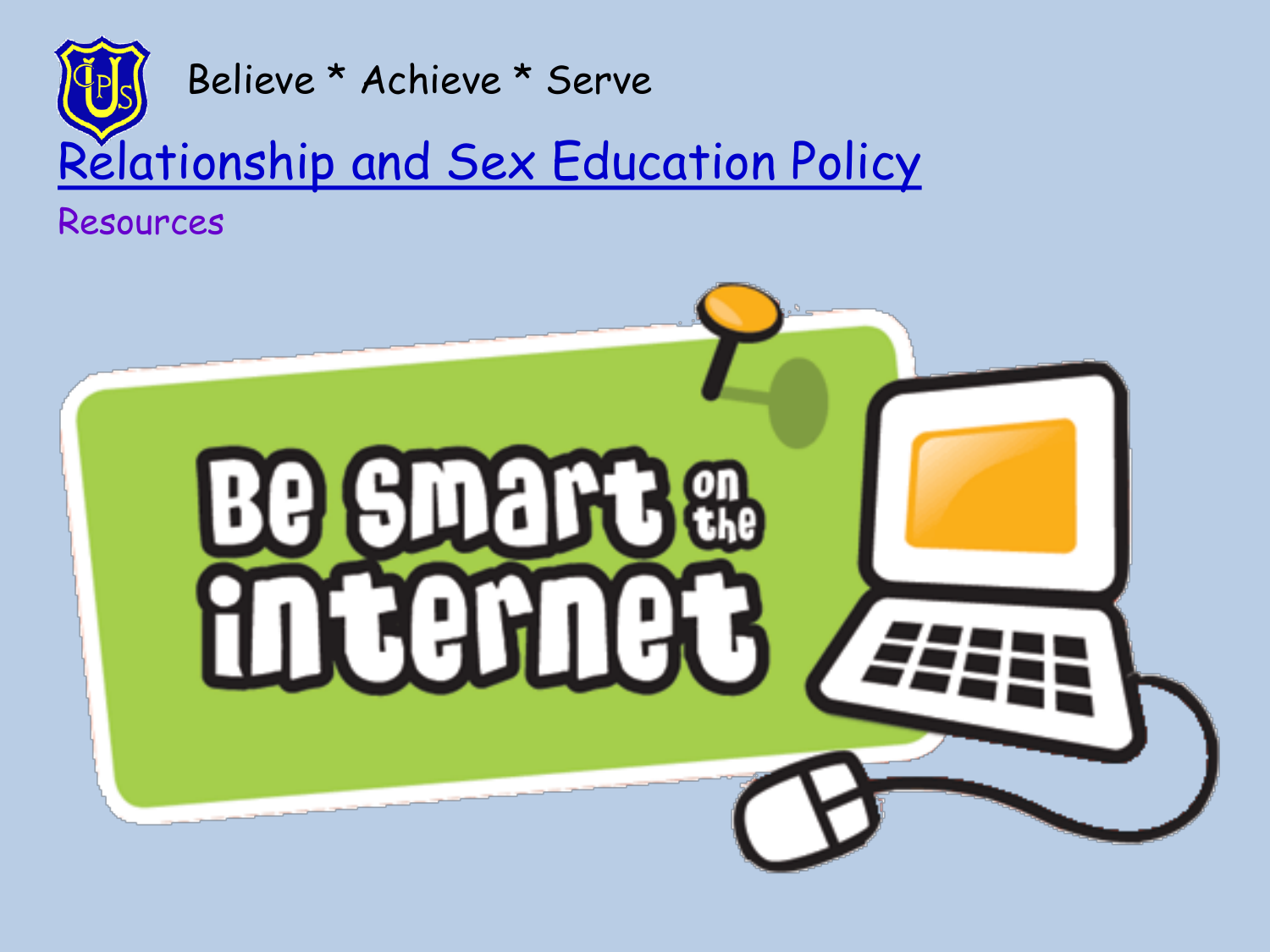

Relationship and Sex Education Policy

Resources

Opportunity of other materials as they become available Eg for Year 6 'SAFESKILLS' by Ariel Trust with the support of Merseyside Police

Uses videos and interactive, skill based, activities about grooming behaviour and controlling relationships to develop children's resilience, equipping them with the necessary skills to protect themselves against grooming risks.